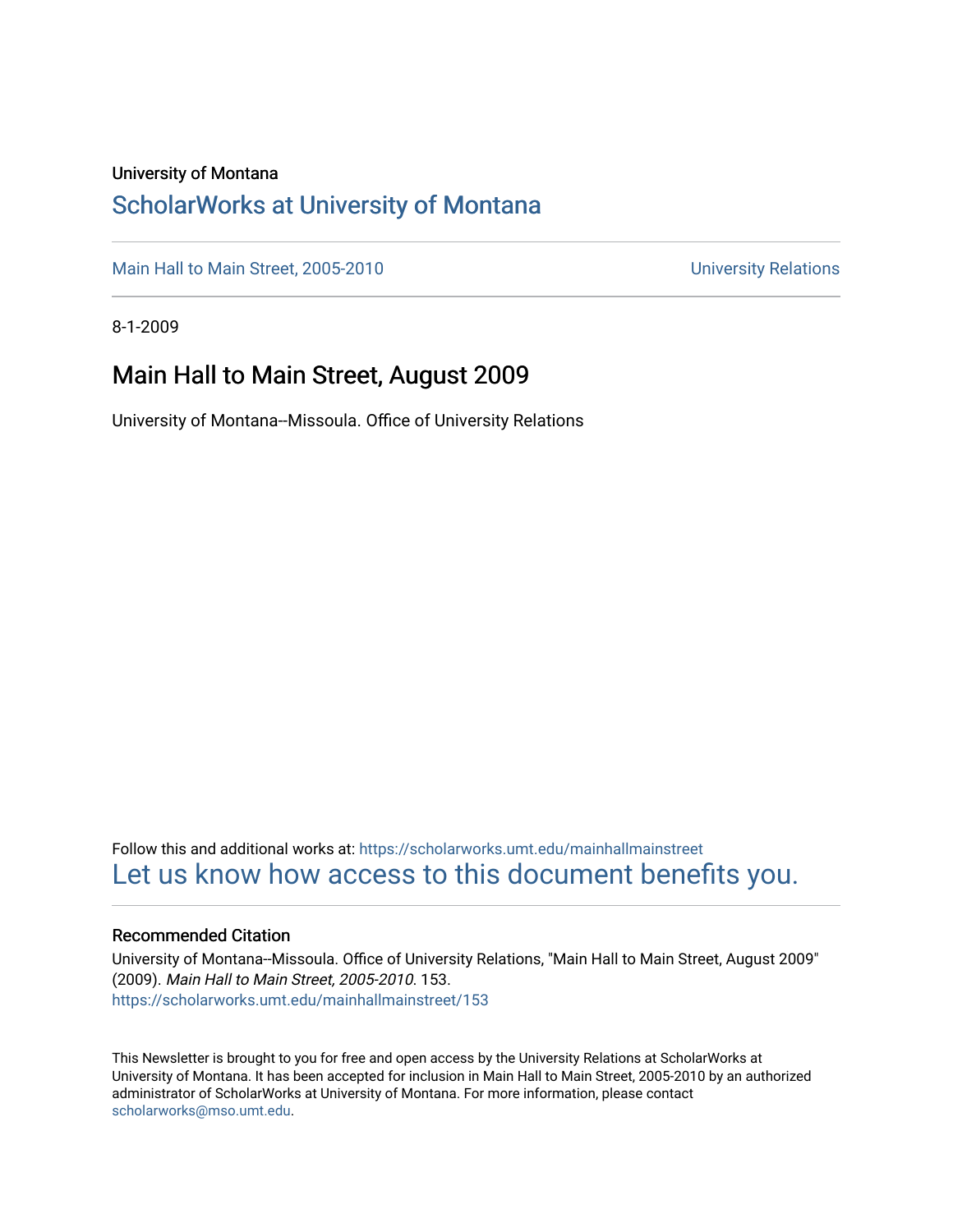**August 2009 Vol. 15**

## IE **No.8**<br>**8 Wear the Rear on Fridays ain Hall to ain Street Connecting Campus and Community**

# **UM ranks among top 371 colleges**

The University of Montana once<br>again is listed among the top four-<br>ar colleges and universities in North he University of Montana once year colleges and universities in North America by the Princeton Review.

The 2010 edition, "The Best 371 Colleges," was released July 27. The rankings are based on surveys of more than 122,000 undergraduate students. The 80-question survey asks students to rate their school on several topics and report their campus experiences. Top schools, including UM, received a twopage profile with student comments.

"We are especially gratified that this ranking results from our student body," said UM President George Dennison. "This recognizes the dedication of our faculty and staff to provide an outstanding educational experience at The University of Montana."

This year's report quotes students as saying, "academics at UM are facilitated by great instructors." Another said the University "really encourages internships, studying abroad and community service.' Students also praised the larger community, saying, "Missoula is a very accepting town. People don't have to fit in here; they simply are who they choose to be."

The school profiles also have ratings based on data collected by the Princeton Review during the 2008-09 academic year. On a scale of 60 to 99, UM received an 83 for "Quality of Life." UM also received a 96 in the "Green" category which measures a school's commitment to environmental policies, practices and education.

Only about 15 percent of the nation's four-year colleges and two Canadian colleges made "The Best 371 Colleges" list.

Complete listings are online at http:// ww.princetonreview.com. <sup>2</sup>

**Wear the Bear on Fridays**

 $G$  riz Nation, a new tradition starts<br>Fans and followers of Grizzly Athleti now.

Fans and followers of Grizzly Athletics

and all things UM are asked to show their spirit by wearing UM apparel to work, school or anywhere else on Fridays.

The first official Wear the Bear - Paint Montana Maroon Friday will be Sept. 4, which coincides with College Colors Day, an annual celebration dedicated to promoting the spirit and traditions that make the college experience great.

UM officials hope that Wear the Bear Fridays will

become a custom that marches on long after College Colors Day.

"Friday spirit days have existed as a



staple for many universities and their fans around the country," UM President George Dennison said. "The passion of

Griz fandom remains unmatched, and with excitement brewing around the kickoff of football and other fall sports, we think the time perfect to launch a new Griz tradition."

A proclamation from Missoula Mayor John Engen will be read announcing the new Wear the Bear - Paint Montana Maroon Fridays during the Great Griz Encounter on Thursday, Aug. 27, at Caras Park, when fans get to mingle

with the 2009 football team. The event will be held at 6 p.m. in conjunction with **— Continued on next page**

## **Clark named interim director of Bitterroot College Program**

Darby resident Victoria Clark has<br>been hired to head the Bitterroot for<br>pllege Program of UM for the next year. B arby resident Victoria Clark has been hired to head the Bitterroot

As interim director she will oversee the long-term planning for a permanent entity to deliver adult and higher education in the Bitterroot Valley.

Clark will report to UM Provost Royce Engstrom and work closely with a steering committee composed of Bitterroot Valley residents and representatives from



**Victoria Clark**

UM, Flathead Valley Community College, and the Office of the Commissioner of Higher Education, among others.

"Victoria has demonstrated a passion for providing education to residents of the Bitterroot Valley," Engstrom said. "Her background in education, her commitment to the community and her energetic approach combine to make her the best person for the position."

Clark has directed Darby Adult Education since 2001. She also is a student enrollment and records specialist for Literacy Bitterroot, which offers Adult Basic Education and General Education Development preparation services.

She holds a master's degree in adult and postsecondary education from the University of Wyoming, a postbaccalaureate secondary teaching certification from Northern Arizona University and a bachelor's degree from Amherst College in Massachusetts.

"It's taken time and effort, but I think **— Continued on next page**